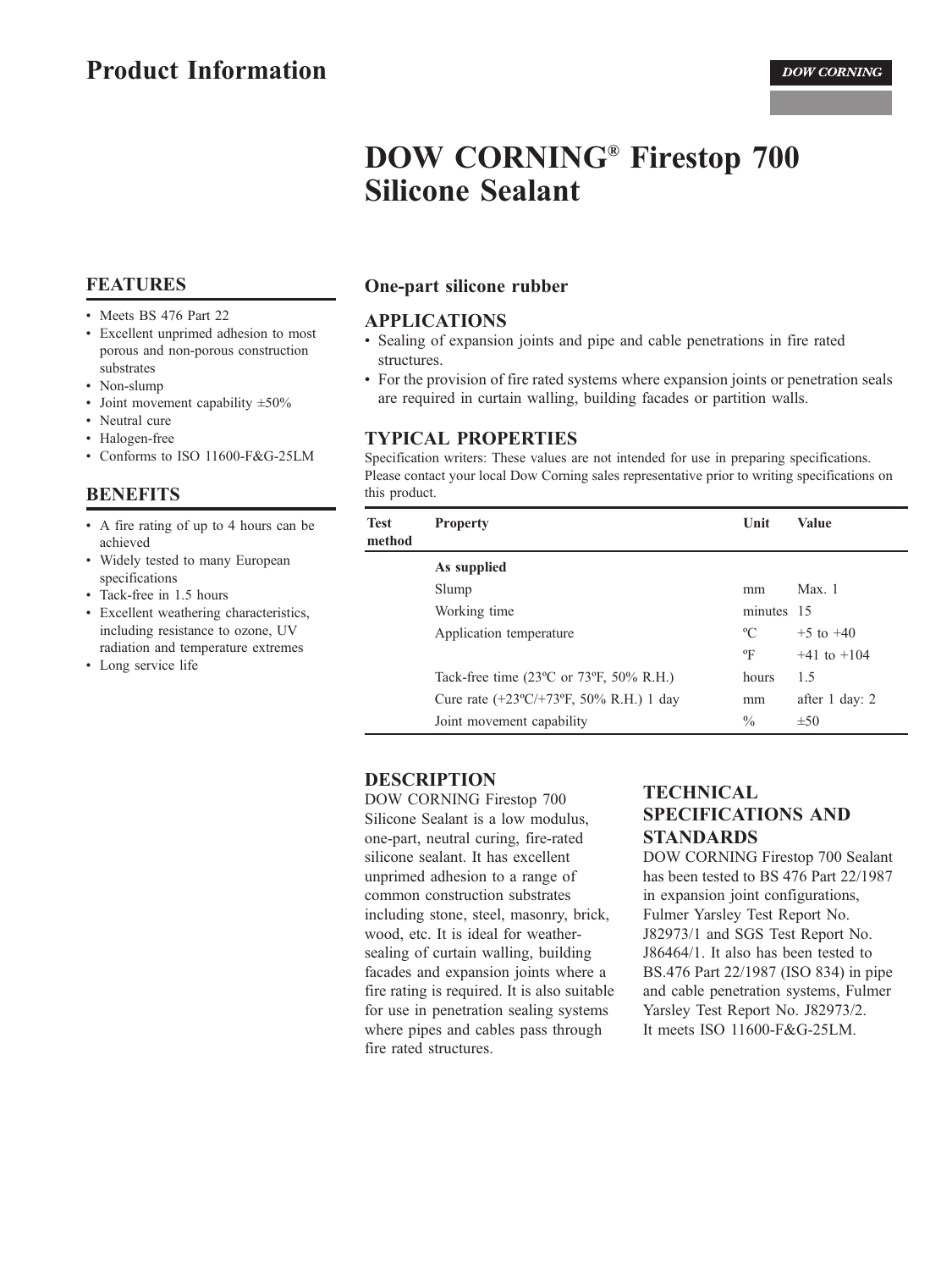**DOW CORNING Firestop 700** Silicone Sealant has been tested and approved for use according to the following European standards: - Centre Scientifique du Bâtiment (CSTB) Test:M1. One hour fire rating on pipe and power cable penetrations. Report No. 88.27492. It meets the requirements of DIN 4102 as a class B1 material and SNJF category 1 sealants. It meets the requirements of DIN 18545, T2 and Class E of DIN 18540, T2. ISO 11600-F&G-25LM.

### **FIRE RATINGS**

Fire test data is available illustrating that DOW CORNING Firestop 700 Sealant can achieve up to a 4 hour fire rating at specified joint and penetration configurations.

The test data provides a good indication of the expected performance of the sealant in fire situations. Users should satisfy themselves that specific applications for which **DOW CORNING Firestop 700 Sealant** is proposed are suitable and testing of a particular system may be required.

To achieve any specific fire rating, all substrates being used in the system must have at least an equivalent fire rating.

# **SURSTRATE PREPARATION Cleaning**

Ensure that all surfaces are clean, dry, sound and free from frost. Clean all joints of release agents, water repellents, laitance, dust, dirt, old sealants and other contaminants which could impair adhesion. Metal surfaces should be cleaned and degreased by wiping with a suitable solvent using an oil- and lint-free cloth. For further advice on cleaning specific substrates please contact Dow Corning's Technical Services Department.

Note: When using any solvent, always provide adequate ventilation. Avoid heat, sparks and open flames. Observe and follow all precautions listed on solvent container label or Product Safety Data Sheet.

**DOW CORNING Firestop 700 Sealant** should not be applied to surfaces that are below  $5^{\circ}$ C (41 $^{\circ}$ F) as it is impossible to guarantee a dry, frost-free surface at these temperatures.

# **Adhesion**

**DOW CORNING Firestop 700 Sealant** has excellent adhesion to most common construction substrates. If in doubt, or if unusual substrates are involved, please contact Dow Corning 's Technical Services Department.

Cement or concrete should be primed with DOW CORNING® P Primer for optimum adhesion.

Dow Corning will carry out specific adhesion and compatibility testing on individual substrates to ensure that correct recommendations can be made. If there is any doubt concerning any aspect of the use of DOW CORNING Firestop 700 Sealant, users are strongly advised to contact Dow Corning's Technical Services Department.

#### **Back-up materials**

Backer materials have been evaluated in various joint designs, these being closed-cell polyethylene foam backer rod, ceramic fiber and mineral wool. In penetration sealing applications. mineral wool has been evaluated. Depending on the fire rating required and the joint/penetration design, the most suitable system can be selected by referring to the rating tables (see Table 1).

### **Masking**

Areas adjacent to the joints should be masked with tape to prevent contamination of the substrates and to ensure a neat sealant line. Masking tape should be removed immediately after tooling.

### Finishing

The joint should be tooled within 5 minutes of application to ensure good contact between the sealant and the substrate. Tooling of the sealant also gives a smooth, professional finish.

### Clean-up

Excess sealant should be cleaned off tools and non-porous surfaces whilst in an uncured state using a suitable solvent, such as DOW CORNING® R40. Sealant adhering to porous surfaces should be left until just cured and then removed by abrasion or other mechanical means.

# **JOINT DESIGN**

#### Figure 1: Typical joint configurations.



#### Legend

- 1 DOW CORNING Firestop 700 Silicone Sealant
- 2 Backing material

When designing joints using **DOW CORNING Firestop 700** Sealant, the minimum width should be 6mm. For joints between 6-12mm wide, a seal depth of 10mm is recommended.

Attainment of specific fire ratings is dependent on the joint configuration. Detailed information is given in Table 2.

Expansion joint types that have been tested are shown in Figure 1. The type of joint selected will depend on fire requirements for the project and aesthetics of the building.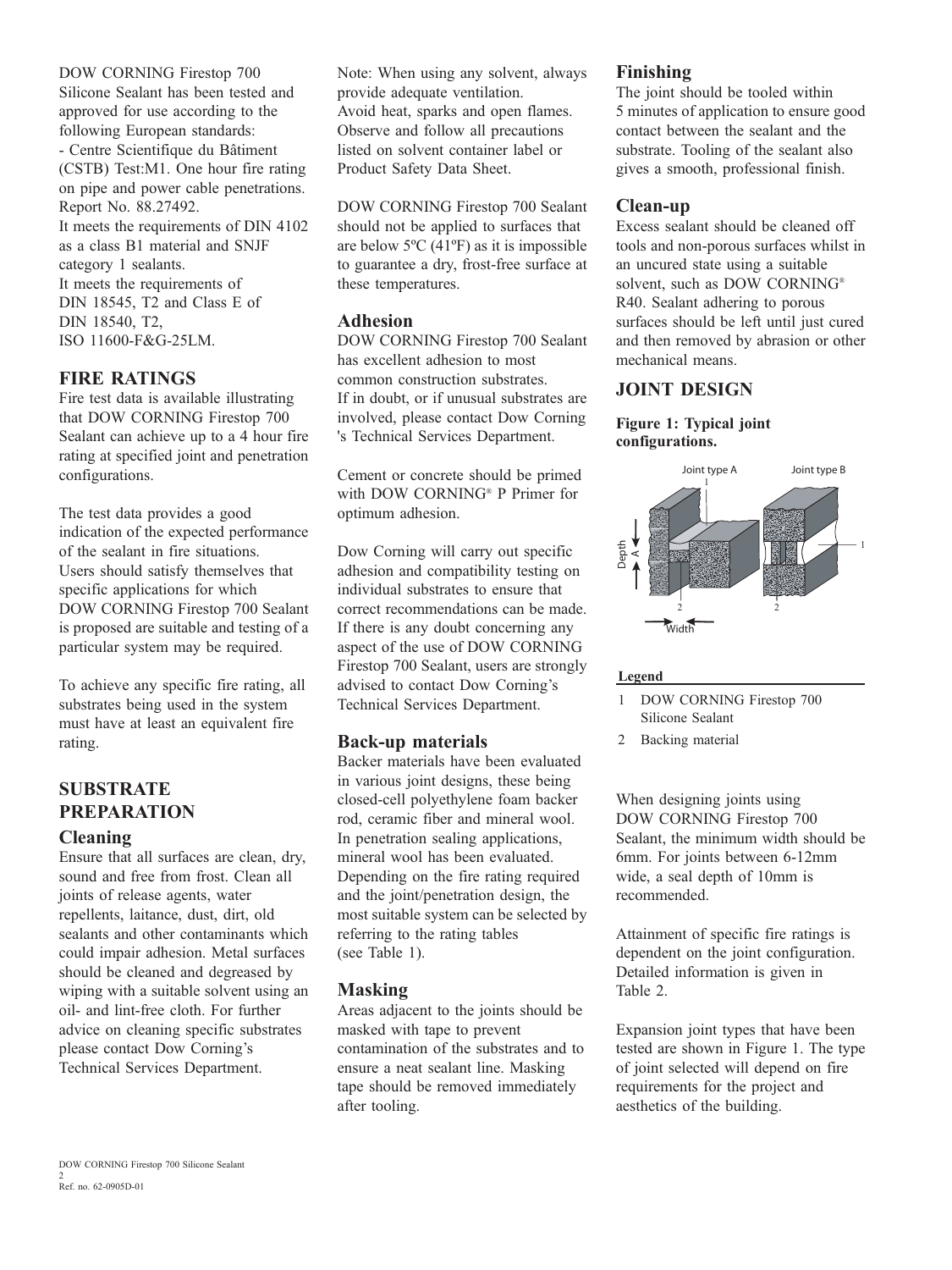### Figure 3: Pipe penetration.

For additional information or assistance, please contact Dow Corning's Technical Services Department.

# PENETRATION DESIGN

**DOW CORNING Firestop 700 Sealant** has been developed for use in small penetration seal applications where it should be used in conjunction with specified backing material. **DOW CORNING Firestop 700 Sealant** can also be used in conjunction with other Firestop products such as DOW CORNING® Firestop 800 Self-Levelling Silicone Sealant. Please consult the relevant data sheets for further information.

For larger penetrations. DOW CORNING® Firestop 3-6548 Silicone RTV Foam should be used.

Attainment of specific fire ratings is dependent on the joint configuration. Detailed information is given in the Fire rating Tables 3,4 and 5.

#### **Figure 2: Typical service** penetration. Cable penetration.





### Legend

- 1 DOW CORNING Firestop 700 Silicone Sealant
- $2^{\circ}$ Backing material

### **TECHNICAL SERVICES**

**Consult Dow Corning's Technical** Services departments for further advice on specific applications: Dow Corning S.A. **Construction Technical Service** Parc Industriel B-7180 Seneffe - Belgium Tel.: INT  $+32$  (0)64 88 80 00 Fax: INT +32 (0)64 88 84 01

Dow Corning GmbH Rheingaustraße 34, Postfach 130332 D-65091 Wiesbaden, Germany Tel.: INT  $+49(0)611 - 2371$ Fax: INT +49 (0)611 - 237 610

Dow Corning Ltd. Meriden Business Park Copse Drive, Allesley, Coventry, CV5 9RG - United Kingdom Tel.: INT +44 (0)1676 52 80 00 Fax: INT +44 (0)1676 52 81 00

## **HANDLING PRECAUTIONS**

Product safety information required for safe use is not included. Before handling, read product and safety data sheets and container labels for safe use, physical and health hazard information. The material safety data sheet is available on the Dow Corning website at www.dowcorning.com. You can also obtain a copy from your local Dow Corning sales representative or Distributor or by calling your local Dow Corning Global Connection.

# **USABLE LIFE AND STORAGE**

When stored in cool, dry conditions below  $30^{\circ}$ C (86 $^{\circ}$ F) in the original unopened containers, DOW CORNING Firestop 700 Sealant has a usable life of 12 months from the date of production.

## **PACKAGING**

**DOW CORNING Firestop 700 Sealant** is available in 310ml cartridges packed in boxes of 12 and 20 liter pails.

# **LIMITATIONS**

DOW CORNING Firestop 700 Sealant should not be used against substrates that bleed oils, plasticisers or solvent. Consult Dow Corning's Technical Service Department for further advice in specific applications. DOW CORNING Firestop 700 Sealant is not intended for use as the structural seal in any application.

This product is neither tested nor represented as suitable for medical or pharmaceutical uses.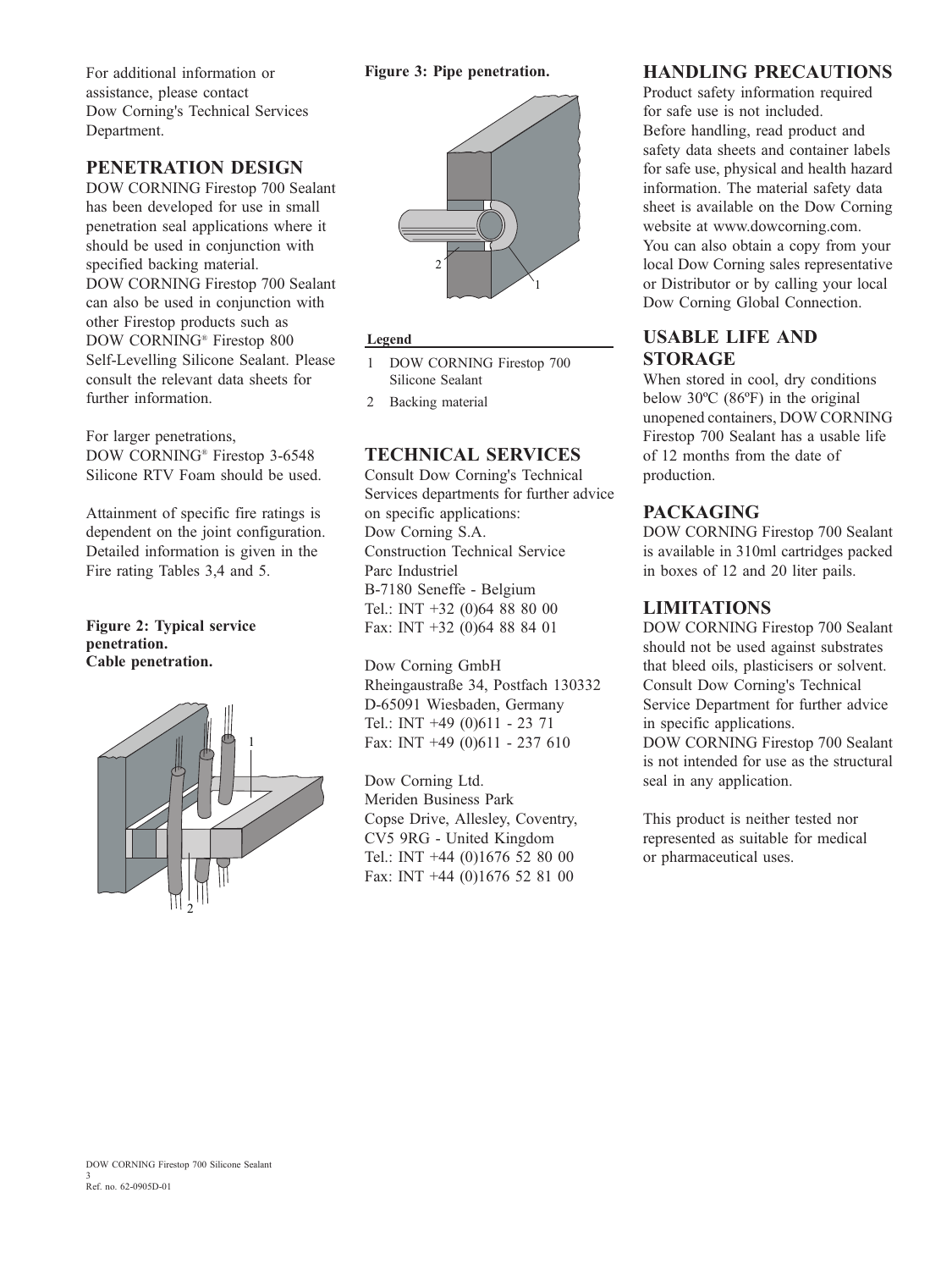# **HEALTH AND ENVIRONMENTAL INFORMATION**

To support Customers in their product safety needs, Dow Corning has an extensive Product Stewardship organization and a team of Product Safety and Regulatory Compliance (PS&RC) specialists available in each area.

For further information, please see our website, www.dowcorning.com or consult your local Dow Corning representative.

# **LIMITED WARRANTY INFORMATION - PLEASE READ CAREFULLY**

The information contained herein is offered in good faith and is believed to be accurate. However, because conditions and methods of use of our products are beyond our control, this information should not be used in substitution for customers' tests to ensure that Dow Corning's products are safe, effective, and fully satisfactory for the intended end use. Suggestions of use shall not be taken as inducements to infringe any patent.

Dow Corning's sole warranty is that the product will meet the Dow Corning sales specifications in effect at the time of shipment.

Your exclusive remedy for breach of such warranty is limited to refund of purchase price or replacement of any product shown to be other than as warranted

### **DOW CORNING SPECIFICALLY DISCLAIMS ANY OTHER EXPRESS OR IMPLIED WARRANTY OF FITNESS FOR A PARTICULAR PURPOSE OR MERCHANTABILITY.**

**DOW CORNING DISCLAIMS LIABILITY FOR ANY INCIDENTAL OR CONSEQUENTIAL DAMAGES.** 

We help you invent the future.  $TM$ 

### www.dowcorning.com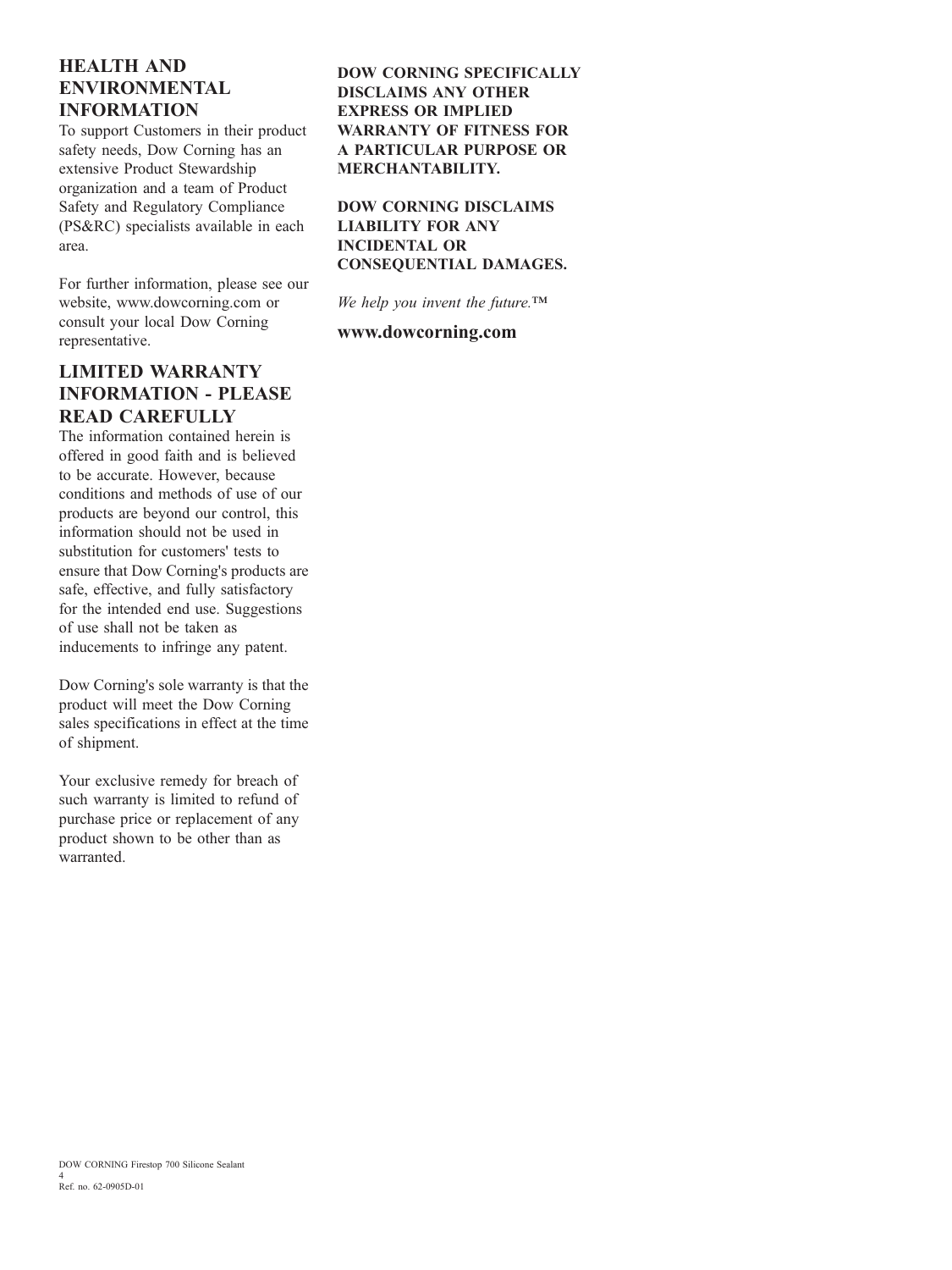### **Table 1: Estimating sealant requirements**

| Linear meters per 310ml cartridge |                  |                          |           |      |      |                          |  |  |  |
|-----------------------------------|------------------|--------------------------|-----------|------|------|--------------------------|--|--|--|
| Width                             |                  | 6 <sub>mm</sub>          | 10mm      | 15mm | 20mm | 25mm                     |  |  |  |
| Depth                             | 10 <sub>mm</sub> |                          | 3.1       | 2.1  | 0.1  | $\overline{\phantom{0}}$ |  |  |  |
|                                   | l 5mm            | $\overline{\phantom{0}}$ | 2.1       | 1.4  | 1.O  | 0.8                      |  |  |  |
|                                   | 20 <sub>mm</sub> | $\overline{a}$           | $\cdot$ b | L.O  | 0.8  | 0.6                      |  |  |  |

#### Table 2: Fire rating Test Reports J82973/1 and J86464/1

| Width            |              | Depth               | <b>Backer</b> |                        | Joint configuration | Rating  | <b>Sealant position</b> |
|------------------|--------------|---------------------|---------------|------------------------|---------------------|---------|-------------------------|
| 6mm              | $\mathbf{X}$ | 10 <sub>mm</sub>    | 25mm          | CF                     | A                   | 2 hours | <b>NFS</b>              |
| 10 <sub>mm</sub> | $\mathbf X$  | 10 <sub>mm</sub>    |               | PE                     | A                   | 1 hour  | <b>NFS</b>              |
| 10mm             | $\mathbf{X}$ | 10 <sub>mm</sub>    | 25mm          | <b>MW</b>              | A                   | 2 hours | <b>NFS</b>              |
| 10 <sub>mm</sub> | $\mathbf X$  | 10mm (Double joint) |               | PE                     | B                   | 3 hours | $FS + NFS$              |
| 10mm             | $\mathbf X$  | 10mm (Double joint) | 25mm          | <b>MW</b>              | $\, {\bf B}$        | 4 hours | $FS + NFS$              |
| 10 <sub>mm</sub> | $\mathbf X$  | 15mm                | 25mm          | <b>MW</b>              | $\mathbf{A}$        | 3 hours | <b>NFS</b>              |
| 10 <sub>mm</sub> | $\mathbf{X}$ | 20 <sub>mm</sub>    | 25mm          | CF                     | A                   | 4 hours | <b>NFS</b>              |
| 15mm             | $\mathbf X$  | 10mm                | 25mm          | MW                     | A                   | 2 hours | <b>NFS</b>              |
| 15mm             | $\mathbf X$  | 15mm                | 25mm          | CF                     | A                   | 3 hours | <b>NFS</b>              |
| 15mm             | $\mathbf X$  | 15mm (Double joint) | 25mm          | CF                     | B                   | 4 hours | $FS + NFS$              |
| 15mm             | $\mathbf{X}$ | 20 <sub>mm</sub>    | 25mm          | CF                     | A                   | 4 hours | <b>NFS</b>              |
| 20mm             | $\mathbf X$  | 10 <sub>mm</sub>    | 25mm          | MW                     | A                   | 2 hours | <b>NFS</b>              |
| 20 <sub>mm</sub> | $\mathbf X$  | 15mm                | 25mm          | CF                     | A                   | 3 hours | <b>NFS</b>              |
| 20 <sub>mm</sub> | $\mathbf X$  | 20 <sub>mm</sub>    |               | PE                     | A                   | 2 hours | <b>NFS</b>              |
| 20 <sub>mm</sub> | $\mathbf X$  | 20 <sub>mm</sub>    | 25mm          | $\mathrm{C}\mathrm{F}$ | A                   | 4 hours | <b>NFS</b>              |
| 20 <sub>mm</sub> | $\mathbf X$  | 20mm (Double joint) |               | PE                     | B                   | 4 hours | $FS + NFS$              |
| 25mm             | $\mathbf{X}$ | 15mm                | 25mm          | CF                     | $\mathbf{A}$        | 3 hours | <b>NFS</b>              |
| 25mm             | $\mathbf{X}$ | 20mm                | 25mm          | <b>CF</b>              | A                   | 4 hours | <b>NFS</b>              |
| 10 <sub>mm</sub> | $\mathbf X$  | 10 <sub>mm</sub>    |               | PE                     | $\mathbf{A}$        | 2 hours | <b>FS</b>               |
| 10 <sub>mm</sub> | $\mathbf{X}$ | 10 <sub>mm</sub>    | 25mm          | <b>MW</b>              | A                   | 2 hours | <b>FS</b>               |
| 20 <sub>mm</sub> | $\mathbf{X}$ | 10 <sub>mm</sub>    |               | PE                     | A                   | 1 hour  | <b>FS</b>               |
| 25mm             | $\mathbf{X}$ | 10 <sub>mm</sub>    | 25mm          | <b>MW</b>              | A                   | 2 hours | <b>FS</b>               |
| 25mm             | X            | 20mm                |               | PE                     | A                   | 2 hours | FS                      |

# Table 3: Fire rating Test Report J82973/2

| <b>Penetration size</b> |              |          | <b>Services</b>                         | <b>Penetration design</b>                           | <i>Insulating</i><br>rating | <i>Integrity</i><br>rating |
|-------------------------|--------------|----------|-----------------------------------------|-----------------------------------------------------|-----------------------------|----------------------------|
| 150mm                   | $\mathbf{X}$ | $150$ mm | 100mm $\varnothing$ steel pipe          | $10mm$ FS 700 + 75 $mm$ Mineral Wool                | 1 hour                      | 4 hours                    |
| $150$ mm                | X            | $150$ mm | $25 \text{mm}$ $\varnothing$ steel pipe | $10 \text{mm}$ FS $700 + 75 \text{mm}$ Mineral Wool | 2.5 hours                   | 4 hours                    |
| $150$ mm                | $\mathbf{x}$ | $150$ mm | $25 \text{mm}$ $\varnothing$ cable      | $20\text{mm}$ FS $700 + 25\text{mm}$ Mineral Wool   | 1 hour                      | 2 hours                    |
| $150$ mm                | $\mathbf{X}$ | $150$ mm | $25 \text{mm}$ $\varnothing$ steel pipe | $20\text{mm}$ FS $700 + 75\text{mm}$ Mineral Wool   | 4 hours                     | 4 hours                    |
| 150 <sub>mm</sub>       | $\mathbf{x}$ | $150$ mm | $1x25mm$ cable, $4x12.5mm$ cable        | $10mm$ FS 700 + 75 $mm$ Mineral Wool                | 1.5 hours                   | 4 hours                    |
| 150 <sub>mm</sub>       | $\mathbf{x}$ | $150$ mm | $1x25$ mm cable, $4x12.5$ mm cable      | $20$ mm FS $700 + 75$ mm Mineral Wool               | 4 hours                     | 4 hours                    |
| 150 <sub>mm</sub>       | $\mathbf{x}$ | $150$ mm | None                                    | $10 \text{mm}$ FS $700 + 75 \text{mm}$ Mineral Wool | 1.5 hours                   | 4 hours                    |
| $150$ mm                | $\mathbf{x}$ | $150$ mm | None                                    | $20 \text{mm}$ FS $700 + 50 \text{mm}$ Mineral Wool | 1.5 hours                   | 4 hours                    |
| 50 <sub>mm</sub>        | Ø            |          | 25mm cable                              | $20\text{mm}$ FS $700 + 25\text{mm}$ Mineral Wool   | 4 hours                     | 4 hours                    |
| 50 <sub>mm</sub>        | Ø            |          | None                                    | $20\text{mm}$ FS $700 + 25\text{mm}$ Mineral Wool   | 4 hours                     | 4 hours                    |